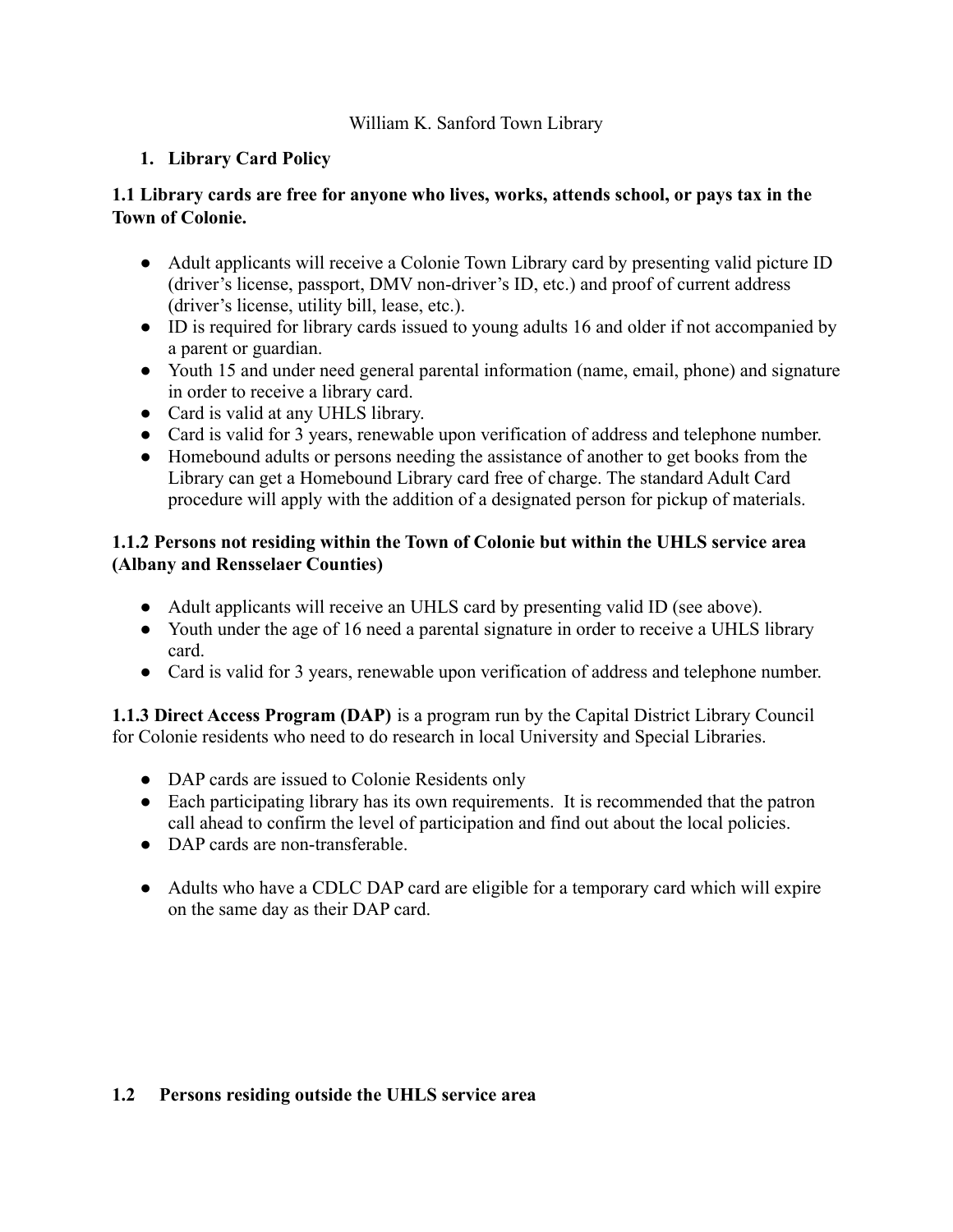### **1.2.1 Persons working or going to private school within the Town of Colonie but residing outside the UHLS service area (Albany/Rensselaer County)**

- Applicants will receive a Colonie Town Library card by presenting valid ID (see above) and proof of current address (see above) and documentation of employment (payroll stub, corporate ID tag) or school attendance (School ID, Tuition receipt).
- Cards will be designated Colonie Town Library **use only**.
- Card is valid for 1 year, renewable upon verification of address and place of employment.
- Card is not valid for DAP (Direct Access Program) access.

# **1.2.2 College students**

Applicants who are temporary residents because they are attending a college or university in Albany or Rensselaer counties, may be issued a Library card free of charge.

- A student identification document
- Proof of current address, proof of home address
- Cards will be designated Colonie Town Library **use only**.
- Card is valid for 1 year, renewable upon verification of address and student status.

### **1.2.3 Non-residents of Albany and Rensselaer Counties**

Adults who do not reside in Albany or Rensselaer counties may obtain a Library card by paying an annual fee of \$25 which covers all family members.

- Adult applicant will receive a Colonie Town Library card by presenting valid picture ID (see above)
- Cards will be designated Colonie Town Library **use only**.
- Card is valid for 1 year, renewable upon verification of address and student status.
- Non-resident cards issued by other libraries, even those in the UHLS, are not honored by this Library.

**1.2.4 Temporary residents or visitors** to the area can be issued a temporary Library card for up to three months. A refundable cash deposit of \$25 is required for this "Secured Card".

- Adult applicant will receive a Colonie Town Library card by presenting proof of current address, (e.g. lodging receipt) and proof of home address
- Cards will be designated Colonie Town Library **use only**.